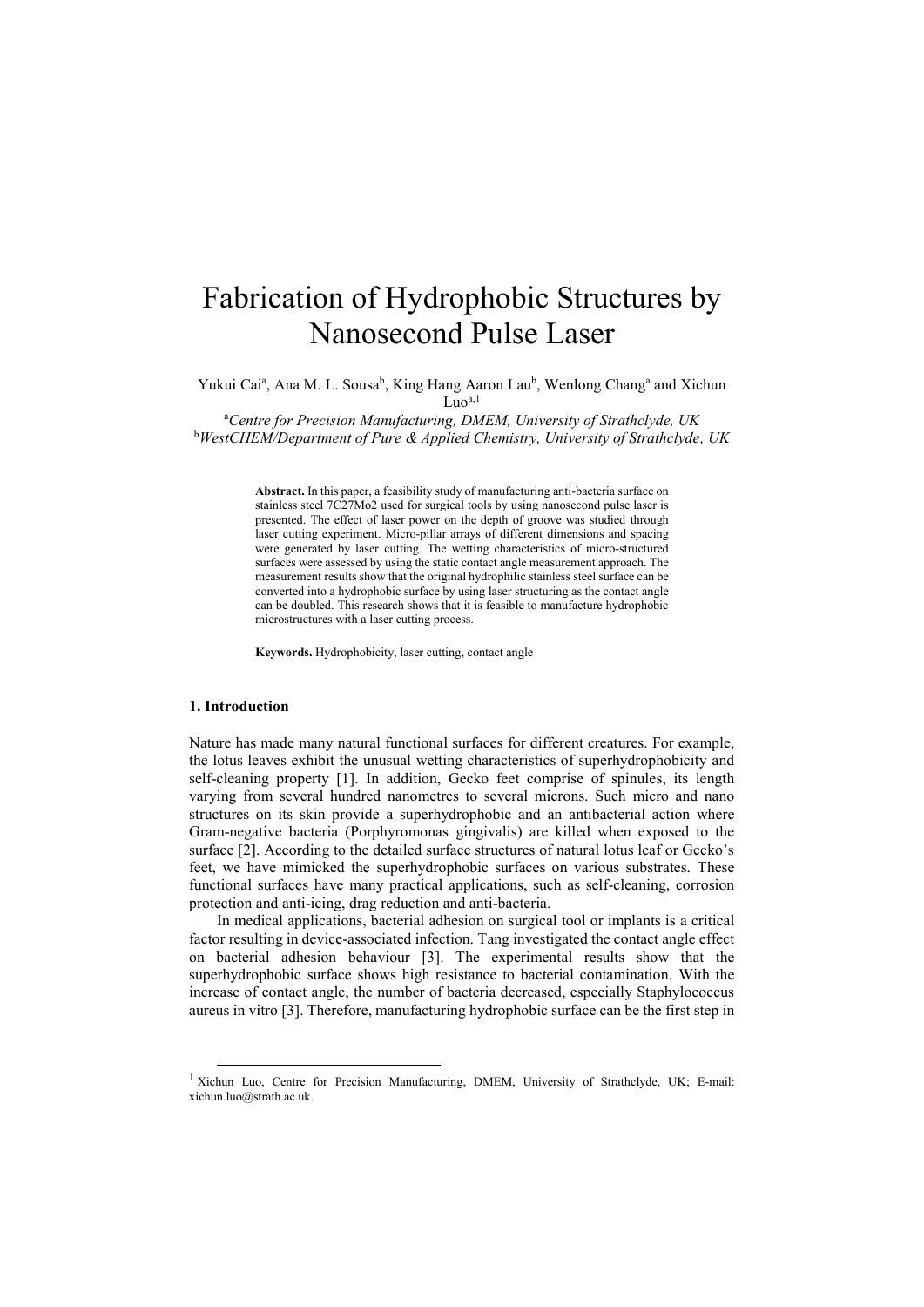achieving antimicrobial function. Hydrophobicity is commonly evaluated by the contact angle of a deionized water droplet over a surface.

There are various approaches for the preparation of hydrophobic surfaces such as electro-chemical deposition [4], plasma etching method [5], sol-gel processing [6, 7], chemical etching [8], micro cutting [9], laser cutting [10, 11] and so on., Laser cutting approach is a contactless and especially effective machining approach to manufacturingmicro structures on variety of materials. Vorobyev created a multifunctional surface on platinum, titanium, and brass metal, such as lightabsorption, superhydrophobicity, and self-cleaning property, by producing a hierarchical micronanostructure with femtosecond laser pulses [11]. Groenendijk's study shows that the most critical dimensions for hydrophobic structures are the height of the pillars and the distance between them. Moreover, a superhydrophobic polypropylene surface with contact angles of 165° and a very small hysteresis was achieved by femto second laser pulses [10]. However, manufacturing of hydrophobic structures on medical stainless steel 7C27Mo2, which is widely used on medical instrument, has not been explored to any notable extent.

In this work, a fiber laser with 100 ns pulse duration was used to fabricate micro structures on 7C27Mo2. First of all, the laser cutting experiment for optimization of laser processing parameters is performed. Then, micro structures of different sizes are manufactured on the samples. Finally, the Wenzel model and Cassie-Baxter model are used to predict the static contact angle and compared with the measured value.

## **2. Laser cutting experiments**

#### *2.1 Experimental set-up*

The laser cutting experiments have been carried out on a hybrid ultra-precision machine shown in Figure 1. Its milling spindle has a maximum rotational speed of 125,000 rpm. And it is also equipped with a 20W nanosecond laser with pulse duration of 100 ns, a central emission wavelength of 1064 nm and a maximum pulse repetition rate of 200 kHz. The laser beam passes through a lens and focuses onto the sample surface, which is mounted on a precision X-Y-C stage. The workpiece with a dimension of 10 mm  $\times$  10  $mm \times 1$  mm is made of 7C27Mo2 stainless steel.



**Figure 1.** Hybrid ultraprecision machine.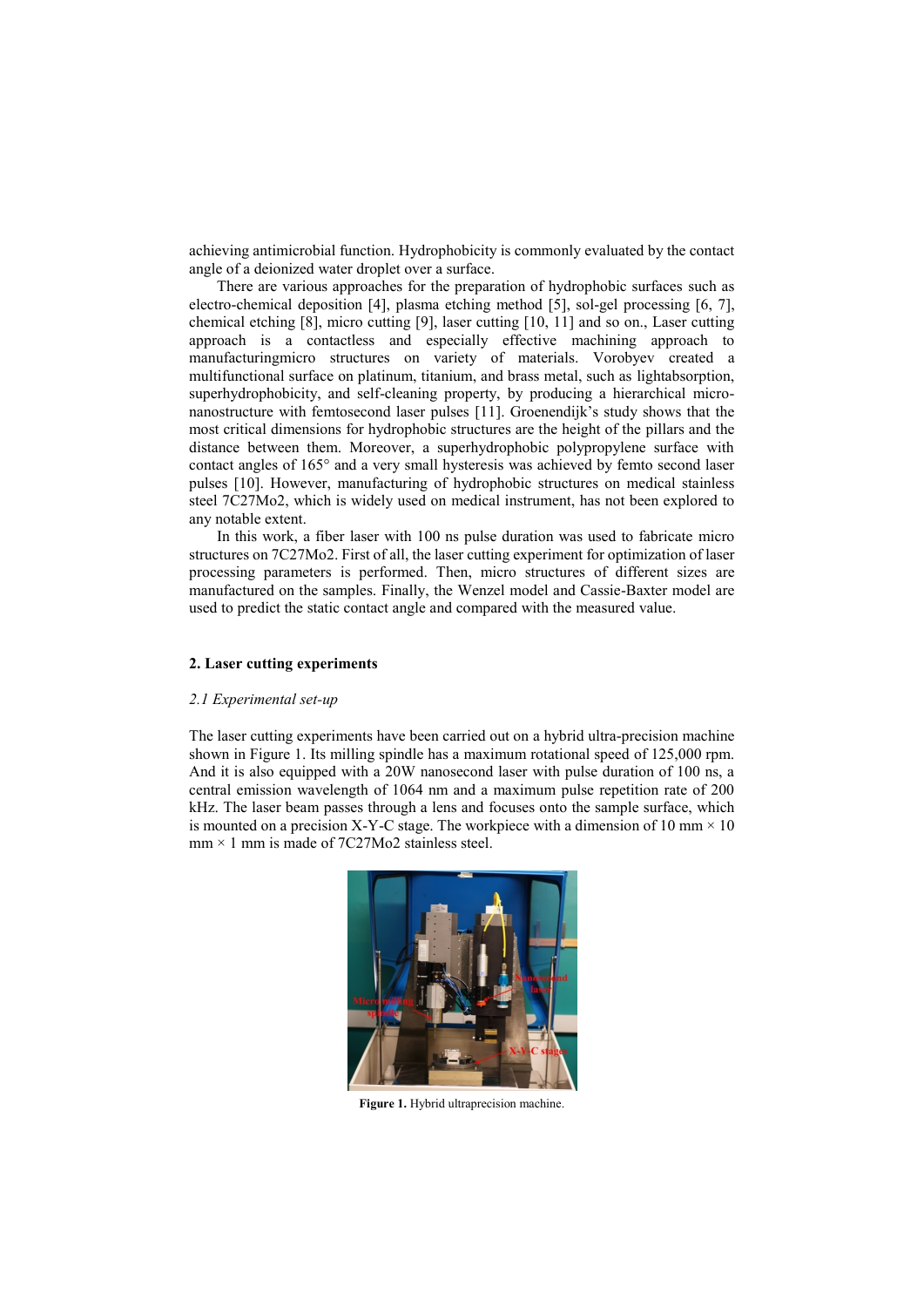## *2.2 Laser cutting parameter optimization*

The laser cutting experiment parameters are listed in Table 1. The grooves as the preliminary test patterns and machined at different laser powers is shown in Figure 2. **Table 1.** The laser cutting parameters in the experiments

| Laser power percentage | <b>Pulse repetition rate</b> | 'eed rate |
|------------------------|------------------------------|-----------|
| 10%-90% (<br>W-18 W)   | 00K                          | 00mm/min  |



**Figure 2.** Picture of grooves machining at different laser power.

Alicona G4 optical profiling system was used to measure the depth of micro groove and shown in Figure 3. With the increase of laser power, the groove depth varied from 5.5 μm to 36.6 μm. As shown in Figure 3 (b), with the increase of laser power, the heat effect area was clearly observed, molten materials stacked on both sides of the groove. Thus, the groove quality surface was getting worse.



#### **3. Fabriation of micro structures and prediction of its hydrophobicity**

Seven samples with micro pillars of different spacing varying from 10 μm to 80 μm were designed. According to the result of processing parameter optimization, these samples were processed at a laser power of 20% (4W), other parameters being the same as in Table 1. Unidirectional machining was employed to generate micro grooves on the sample surface by the horizontal laser cutting strategy. After slotting the whole surface of the samples, vertical cutting with the same step distance was employed to obtain the final micro pillar structures.

Two typical models have been developed to describe the behavior of a droplet on rough surfaces (as shown in Figure 4 (a) and (b)), which are the Wenzel [12, 13] and Cassie-Baxter models [14,15]. According to the Wenzel model, the droplet maintains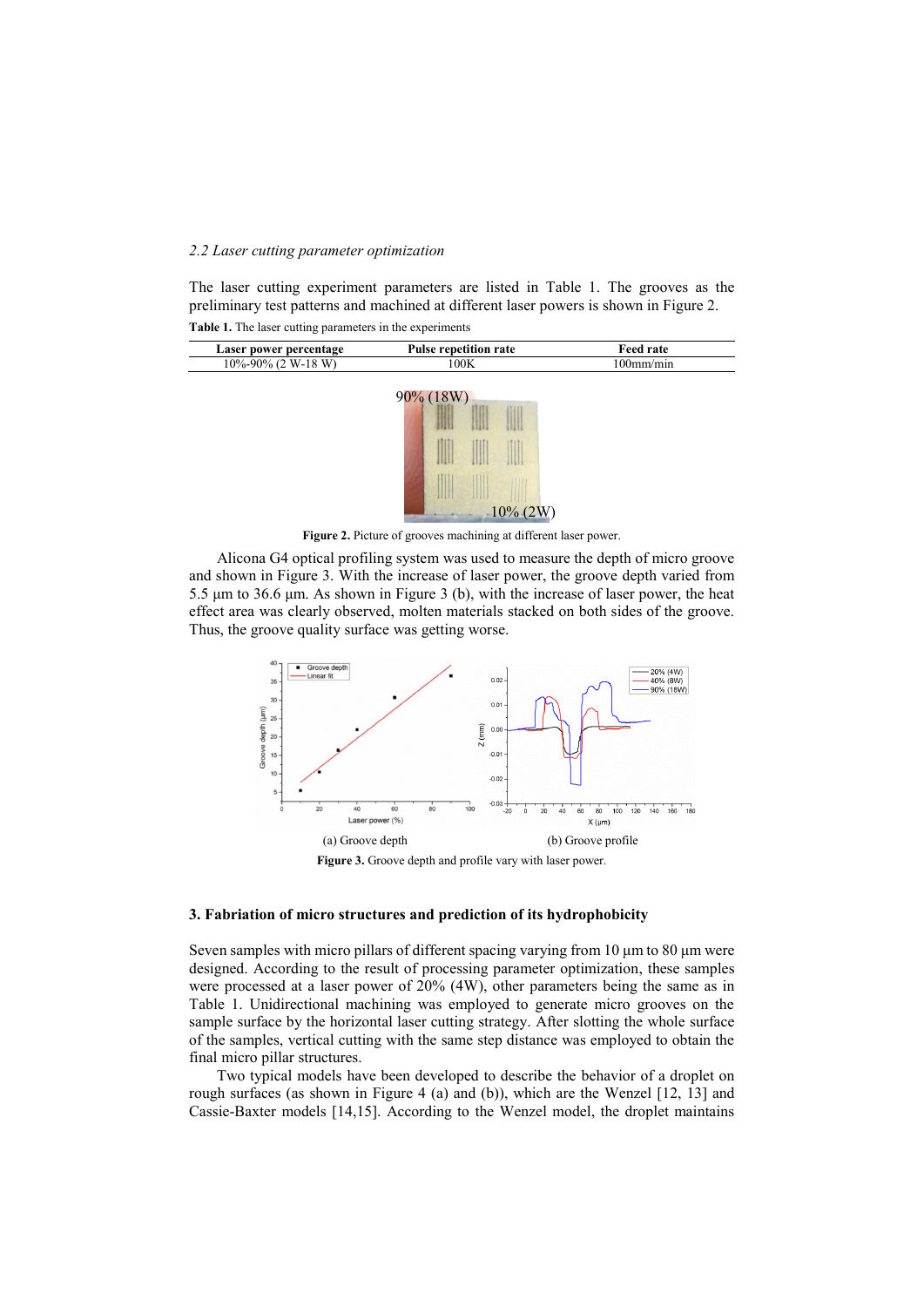contact with the structures and penetrates the asperities, and the surface contact area is increased as shown in Figure 4 (a). In addition, the static contact angle  $\theta_w$  can be predicted by Eq. (1). Alternatively, according to the Cassie-Baxter model, the droplet is not able to wet the microstructure spaces and its static contact angle  $\theta_{\text{CB}}$  can be predicted by Eq.  $(2)$ .

$$
\cos \theta_{\rm w} = r \cos \theta \tag{1}
$$

$$
\cos \theta_{\rm CB} = -1 + f(1 + \cos \theta) \tag{2}
$$

$$
r = \frac{\text{actual surface area}}{\text{planar area}} = 1 + \frac{4ah}{(a+b)^2}
$$
 (3)

$$
f = \frac{\text{actual contact area}}{\text{planar area}} = \frac{a^2}{(a+b)^2}
$$
 (4)

where, *r* is the roughness factor which can be calculated by Eq. (3) for micro pillars. *f* is the fraction of asperities and can be calculated by Eq. (4). *a* is the width of the pillar, *b* is the width of the groove,  $h$  is the height of the pillar as shown in Figure 5. where,  $b=20$ μm, *h*=10 μm.



Figure 5. Geometry model of micro pillars.

According to Eqs. (1)-(4), the static contact angle under different states can be calculated. At the same time, actual contact angles can be measured by the sessile drop method. First of all, a needle extrudes a water droplet on the sample. Then, the contact angle can be measured with the aid of an industrial camera and image processing software on a PC (a Krüss DSA25B Drop Shape Analyser was used for all measurements).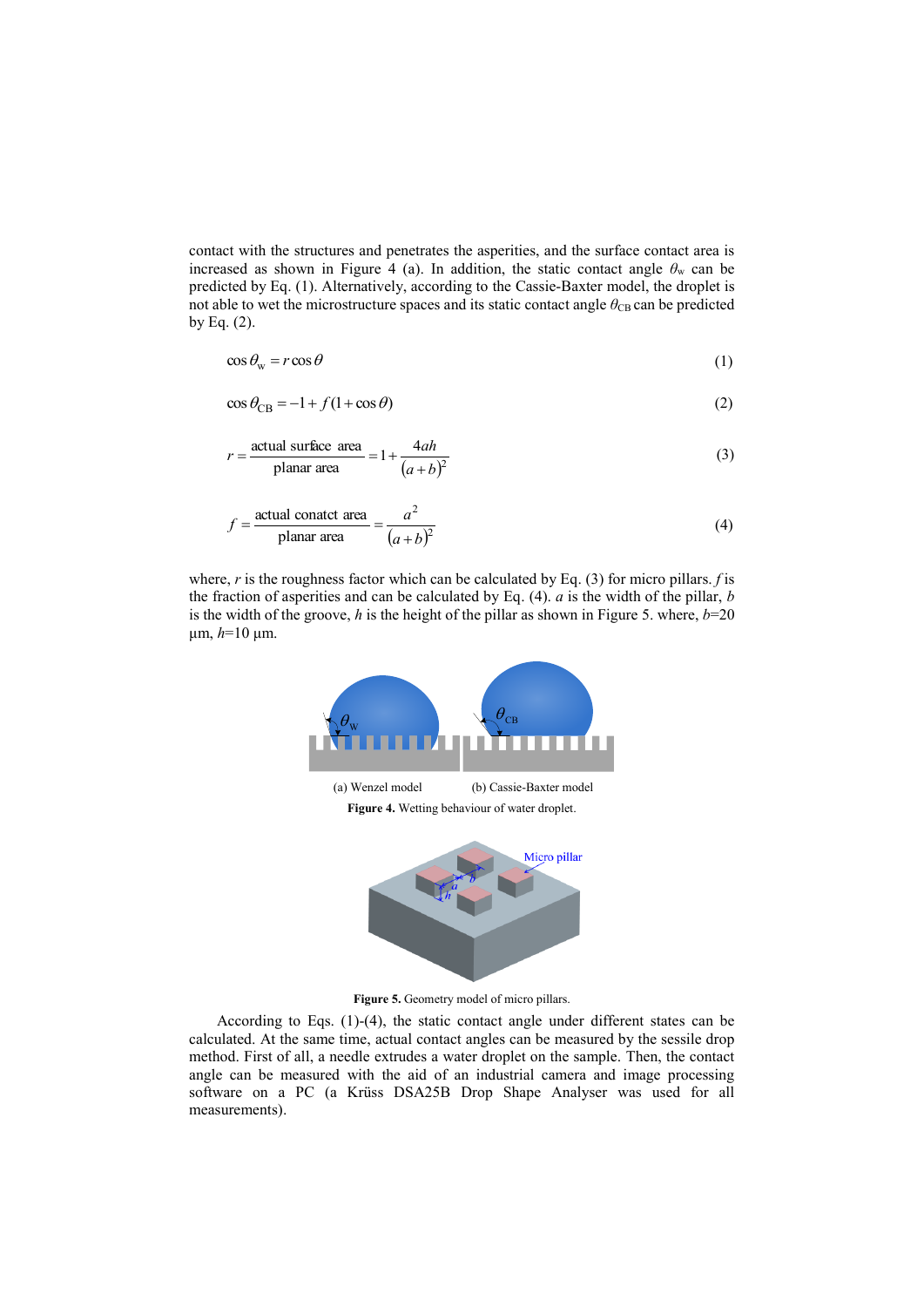The side view of water droplets on the smooth surface before machining, captured by the contact angle goniometer camera, is shown in Figure 6. The average contact angle *θ* was 50.0°. The water droplets on the smooth surface exhibited a contact angle lower than 90°. Therefore, 7C27Mo2 can be considereda hydrophilic material, which is easy for bacterial adhesion and biofilm generation.



**Figure 6.** Water droplet on the smooth surface.

The comparison between theoreticaland experimental values of contact angle is shown in Figure 7. The contact angle of samples with *a=*10 μm and 20 μm is higher than the value predicted by the Wenzel model, but lower than the Cassie-Baxter model prediction. Hence, the water droplet belongs to the case of partial wetting, between the Wenzel and Cassie-Baxter states (i.e. the heterogeneous state). However, with the increase of pillar width (*a*) , the contact angle is very close to the value predicted by Cassie-Baxter model. Thus, from 30 μm to 80 μm, the water droplet is suspended on the micropillars, matching the Cassie-Baxter state.

For  $a = 20 \mu m$ , 30  $\mu m$  and 40  $\mu m$ , the contact angle of samples is about 110°, which is twice of contact angle of the smooth surface. With the further increase of pillar width, the contact angle shows a declining trend due to the increasing fraction of asperities *f*. According to Eq. (2), there is an inversely proportional relationship between  $\theta_{CB}$  and *f*.

All of these results show that laser microstructuring is an effective method for increasing the surface hydrophobicity. It can turn 7C27Mo2 from a hybrophilic material into more hydrophobic one.



**Figure7.** Comparison of theoretical and experimental values of contact angle.

## **4. Conclusions**

In this paper, the effect of laser power on the depth of groove in laser structuring stainless steel 7C27Mo2 was studied. The experimental results show that the depth of groove increased from 5.5 μm to 36.6 μm with the increase of laser power 4 W to 18 W. The